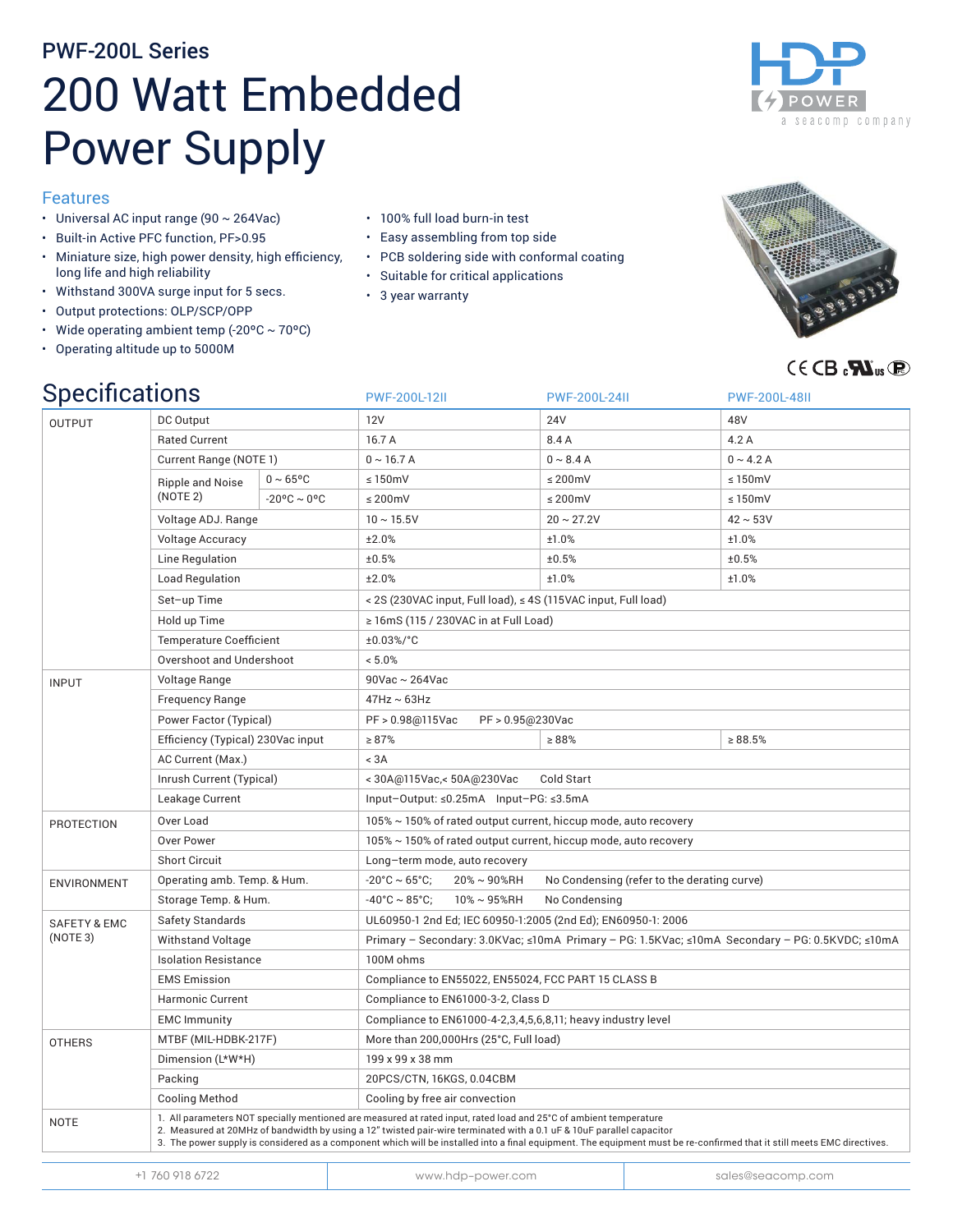# PWF-200L Series | 200 Watt Embedded Power Supply



unit: mm

**Mechanical Specification** 



| $M_3$           |     | 2.5mm   6.5Kgf.cm (max) |                   |
|-----------------|-----|-------------------------|-------------------|
| $M_3$           | 4mm | 6.5Kgf.cm (max)         |                   |
| $M_3$           | 4mm | 6.5Kgf.cm (max)         |                   |
| M4              | 4mm | 12Kgf.cm (max)          |                   |
| +1 760 918 6722 |     | www.hdp-power.com       | sales@seacomp.com |